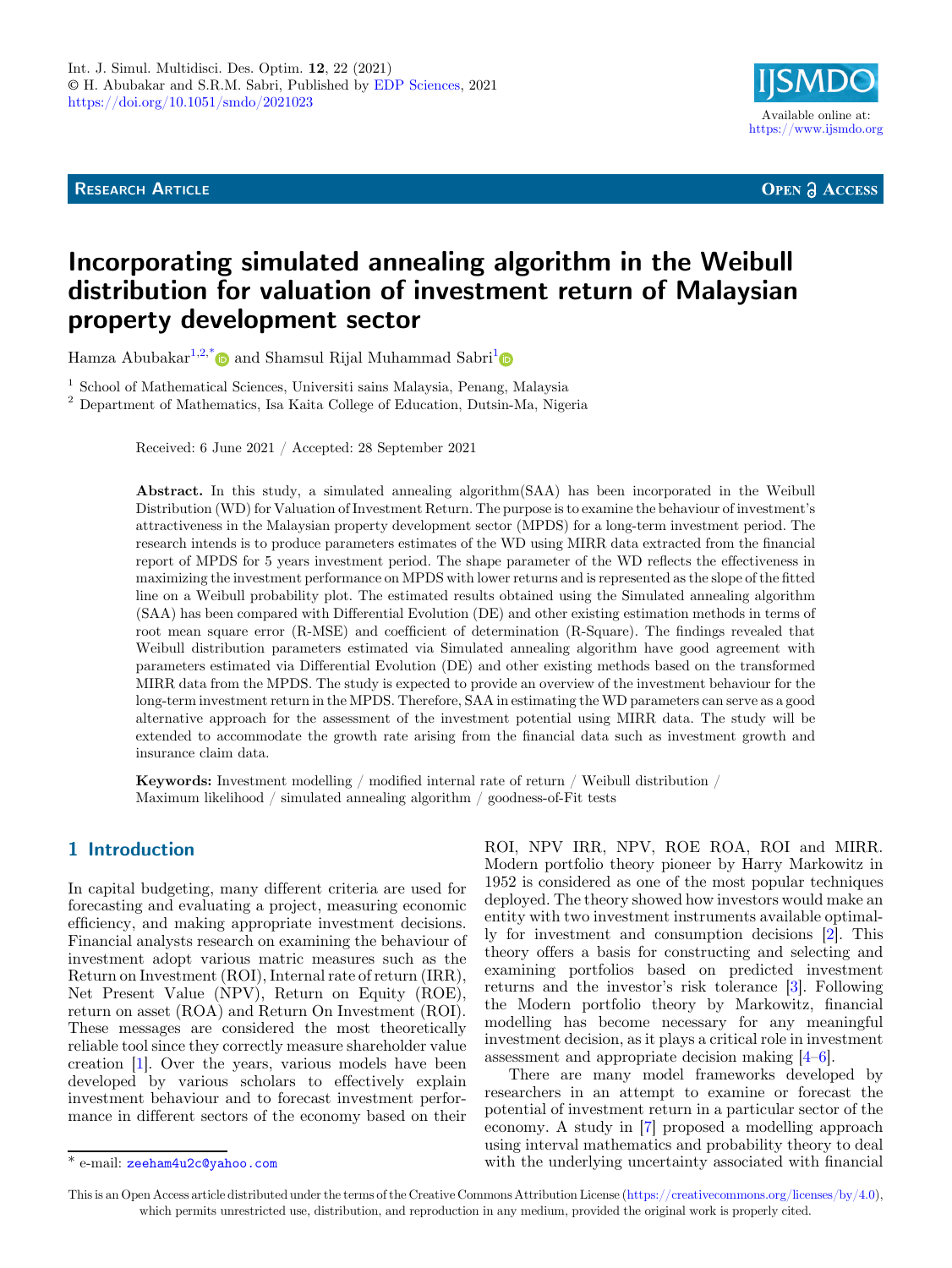investment analysis and decision making. A modelling approach using a multiple time series was developed in [\[8](#page-7-0)], the based on a model framework in [\[9](#page-7-0)] by constructing a stochastic investment model for share dividend yields, price inflation, share dividends, and long-term interest rates. A model stock market investment model was developed based on a binary logit model associated with the financial market in [\[10](#page-7-0)]. A hybrid algorithm was developed based on the Moving Autoregressive Average (ARIMA) model fuzzy in [[11\]](#page-7-0). A study on the decisionmaking for investment in Big data and its effects on supply chain coordination has been presented in [[12\]](#page-7-0). A public housing construction project was analyzed based mathematical framework for investment projects in [\[13](#page-7-0)]. A machine learning-based investment in the insurance company was developed in [\[14](#page-7-0)]. Recently, an investment model framework based on the Partial Least Square-Structural equation model (PLS-SEM) was applied in examining the financial decision-making behaviour among real assets and financial investment [\[15](#page-7-0)]. Another recent mathematical model was developed based on economic principle for conducting factor financial analysis for industrial purposes in [\[16](#page-7-0)]. Apart from mathematical and statistical approaches applied in modelling and optimization of investment return, other novel approaches such as evolutionary and metaheuristic algorithms applied by various scholars include the work in [[17](#page-7-0)] who applied genetic algorithms (GA) in portfolio optimization problems. A hybrid artificial bee colony (HABC) was applied in selecting an appropriate investment in [[18\]](#page-7-0). A particle swarm optimization(PSO) was applied in the investment model for portfolio selection problems in financial engineering in [[19\]](#page-7-0). Other variants of evolutionary computing known as hybrid metaheuristics algorithms were used in [\[20](#page-7-0)]. A simulated annealing algorithm (SA) with two machine learning techniques were applied in minimizing a business risk response in [[21\]](#page-7-0).

Various statistical distributions have been widely used for modelling different lifetime data such as reliability data set, wind speed data set and investment return data set. Weibull distribution is one of the few statistical models utilize due to their flexibility in fitting different applications of the analysis of varieties data set in different disciplines. This study utilized a Weibull distribution in fitting the modified internal rate of return data for investment analysis in MPDS. The suitability of Weibull distribution for reliability analysis for modelling distribution of survival or failure rate to describe real phenomena has been studied by various scholars. Investment analysis is one of many fields that employ many of the same statistical models for modelling the behaviour of prices and investment return. This is attributed to the fact that Weibull distribution provides the flexibility of data distribution useful for analysis in the emerging areas of research such as finance, stock prices and actuarial data in addition to its traditional engineering applications problem [\[22\]](#page-7-0). The optimal investment decision rule and asset equilibrium prices which depend on the assumed distribution of rates of return and empirical distributions vary with the assumed time interval (investment horizon) was proposed in [\[23](#page-7-0)]. The study measured the performance based on theoretical

distributions for investment horizons ranging from one day to 4 years The post-modern portfolio based on a desired target return was proposed in [\[24](#page-8-0)–[26\]](#page-8-0).

This study employed the modified internal rate of return (MIRR) data generated from the MPDS financial report based on the assumption of Weibull distribution (WD). Although the Simulated annealing algorithm (SAA) has been applied in various optimization areas, it recorded tremendous achievement in parameters estimation of a linear and non-linear function. To the knowledge of the authors, Weibull distribution has not been used in investigating the behaviour of investment return. However, MIRR data has never been fitted based on the assumption of Weibull distribution (WD), therefore, this study is brandnew focusing on the stock investment modelling using the MIRR data of the MPDS. In this study, the Weibull distribution (WD) parameter has been estimated based on the MLE incorporated with Simulated annealing (SA) to investigate the behaviour of investment return in theMPDS. The contributions of the present study include;

- Propose an investment return modelling using Weibull distribution;
- Estimate a Weibull distribution parameters based on the maximum likelihood method (MLE) incorporated with the simulated annealing algorithm (SAA);
- Examine the behaviour of investment return of the Malaysian property development sector;
- Explore the effectiveness of the Simulated annealing algorithm (SAA) in estimating the parameters of Weibull distribution.

The effectiveness of the SAA in estimating the parameters of WD using the MIRR data set of MPDS will be explored based on goodness-of-Fit. The present study will be beneficial to investment decision-makers in making appropriate investment decisions with minimum risk and higher investment returns.

In Section 2 of this paper, we reported the materials and methods comprised of Modified Internal Rate of Return Modelling, Modified Internal Rate of Return on Weibull distribution, Simulated Annealing Algorithm (SAA). Following Section 2 is [Section 3](#page-2-0) which focused on Experimental Setup for Weibull distribution via Simulated Annealing Algorithm. The performances of Simulated annealing for Weibull parameter estimates were reported in [Section 4](#page-3-0) using Goodness-of-Fit statistical (GOF) based on MIRR data. Results and discussion were presented in [Section 5](#page-4-0). [Section 6](#page-4-0) concluded the studies and suggests further research studies.

### 2 Modified internal rate of return modelling

The investment strategy for holding the stock is by allocating a level amount of contribution C at the beginning of the year for  $K$  years. If we wish to hold the stock for the company chosen in the long term period, the stock valuation can be also seen by computing the MIRR [\[27](#page-8-0)]. At the same time, if the company declares dividends yearly, the cash dividends are reinvested and together deposited with the level contribution to enlarging the share units. At the end of K years, we let all our share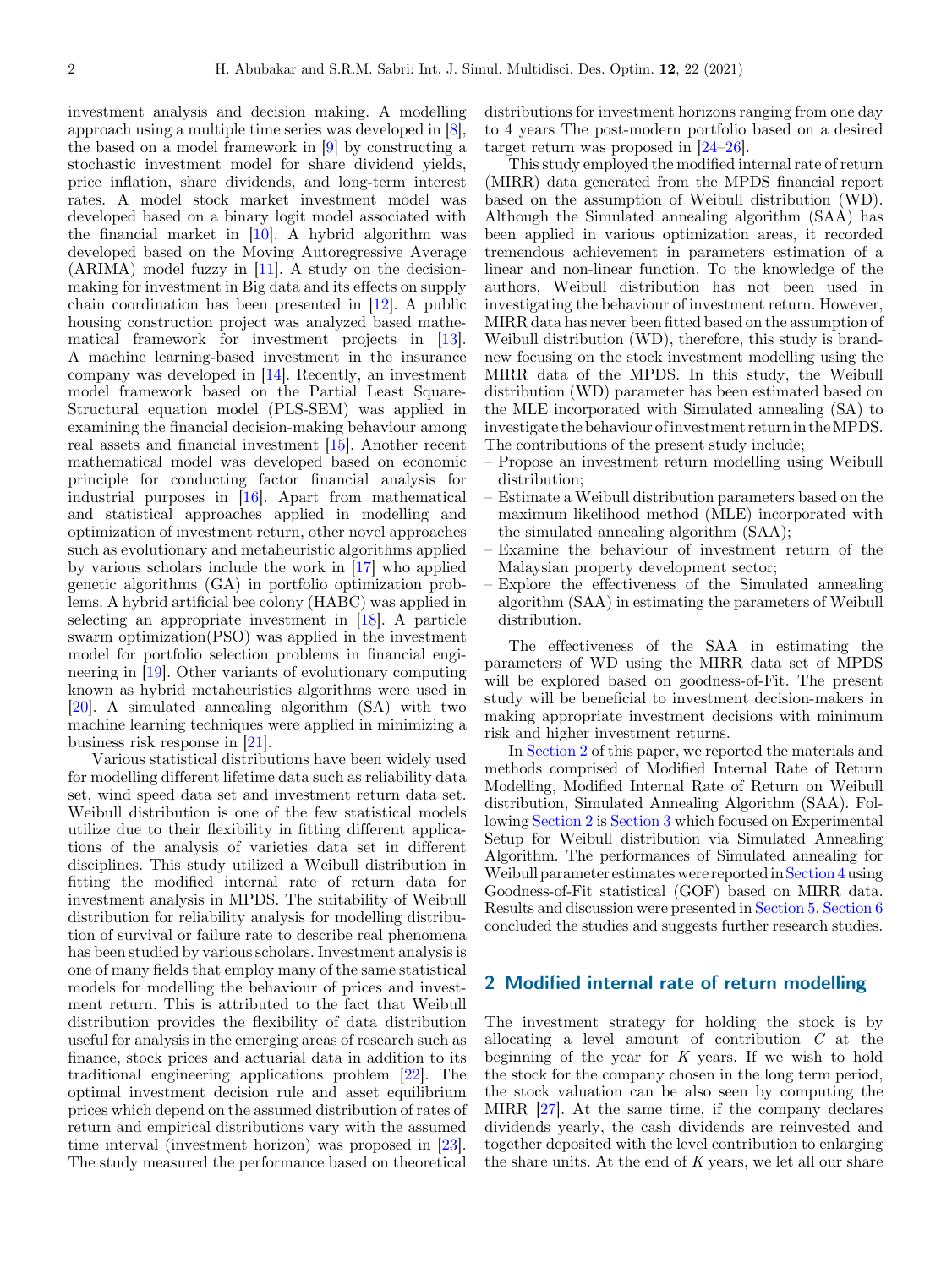<span id="page-2-0"></span>units earn the share capital which indicates the profit of our investment for K years. If our share capital is less than our total contribution, we may expect our MIRR to be in a negative form. The detailed procedure of the investment return was documented in [[27](#page-8-0)–[29\]](#page-8-0). The Net Present Value (NPV) of stock investment is computed at time zero presented as follows,

$$
NPV = \left[S_K^{(2)}P_{u_{K+1,2}} + B_K + \delta_K\right] (1+r)^{-\frac{u_{K+1,1} - u_{1,1}}{365}} - C \sum_{k=1}^{K+1} \mu_k (1+r)^{-\frac{u_{k+1,1} - u_{1,1}}{365}} \tag{1}
$$

$$
\equiv F(K)(1+r)^{-\frac{u_{K+1,1}-u_{1,1}}{365}} - \sum_{k=1}^{K+1} C_k^*(1+r)^{-\frac{u_{k+1,1}-u_{1,1}}{365}} \quad (2)
$$

where  $k = (1, 2, 3, ..., K)$  and  $S_k^{(2)}$  is accumulated share unit after share issuance at the end of the year k which can be after share issuance at the end of the year  $k$  which can be computed as follow;

$$
S_k^{(2)} = \psi_k \times S_k^{(1)} \tag{3}
$$

where  $\psi_t$  is the function of share issuance,  $S_k^{(1)}$  is the share units at the beginning of the year k, and  $F(K)$  is the terminal value investment fund to be let at the end of the year K which can be computed as follows;

$$
F(K) = SK(2) Puk+1,2 + BK + \deltaK
$$
 (4)

where  $u_{K,1}$  represent the date of share purchased and sold,  $u_{k,2}$  is the date of dividend and share issued based on the stock reported on year k,  $P_{u_{k,2}}$  defined the stock price at the date  $u_{k,2}$ ,  $B_k$  represents the cash balance at the year  $k, \delta_K$ defined as a cash dividend at year  $k$ , r represents the modified IRR of the project development companies, C is the yearly fixed contribution which can be computed as follows;

$$
C = \mu_k \frac{1}{C_k^*}.\tag{5}
$$

It is very important to choose the best potential stocks to hold in a holding term. Furthermore, holding a stock for a K-years period of the investment may vary in terms of MIRR. Some might choose the best point of time to start investing, but it is very difficult to identify it as the MIRR measure can only be observed yearly. Therefore, by assuming the MIRR for all starting times to invest are

common, we may define the MIRR, denoted as  $R_{tik}$ , as a random variable (RV) with the mean  $E(R_{tik})$  and variance and  $Var(R_{tik})$ .

In an investment model framework, a positive value of profit may be obtained (or even be greater than our capital investment) as well as earning nothing. This indicates our capital of investment, C, could be infinite or even zero value. For some time K, our terminal investment  $C(1 + R_K)^K$  is in between 0 to infinity. Hence,

$$
0 < C(1 + R_K)^K < \to -1 + R_{tiK} \tag{6}
$$

Since,  $R_{tik}$  >−1, we define a non-negative transformed rate of return,  $X_{tik}$  such that

$$
X_{tiK} = 1 + R_{tiK}.\tag{7}
$$

# 3 Modified internal rate of return (MIRR) based on the weibull distribution

This study considered investment returns for 62 companies from the Malaysian property development sector. The investment behaviour based on MIRR distribution from one (1) to eight (5) year investment periods have been considered (i.e.,  $K = 1, 2, 3, ..., 5$ ). The periods under study starts from 2014 and lasts until 2018, we set  $t_1 = 2014$  and  $t_T = 2018$  hence,  $T = 5$ . Furthermore, all companies' MIRR is counted in our study. For example, for a one-year investment period (i.e., $K=1$ ), we manage to obtain a maximum of  $T = 5$  multiplied by 62 companies understudy to obtain the sample size of 310 of MIRR data. The MIRR data has been transformed and assumed to follow the WD due to its flexibility in modelling different forms of data [\[30](#page-8-0)]. After acquiring the Weibull distribution parameters, the behaviour of investment return of the Malaysian property development sector for a long term investment period will be examined according to mean and variance.

In this study, the transformed MIRR data  $(X_{itK})$  is assumed to come from the Weibull distribution i.e.,  $X_{tik}$ ∼ Wblr and  $(\alpha_K, \beta_K, \eta_K)$ . According to the observed MIRR data, the WD can be described based on PDF as follows.

#### See equation (8) below.

where  $\alpha_K$ ,  $\beta_K$  and  $\eta_K$  are WD parameters. The mean of the WD in Equation (8) can be obtained as follows,

$$
E(X_{tik}) = \eta_K \Gamma\left(1 + \frac{1}{\beta_K}\right) + \alpha_K \tag{9}
$$

$$
f_{X_{tik}}(\alpha_K, \beta_K, \eta_K) = \begin{cases} \frac{\beta_K}{\eta_K} \left( \frac{X_{tik} - \alpha_K}{\eta_K} \right)^{\beta - 1} e^{-\left( \frac{X_{tik} - \alpha}{\eta_K} \right)^{\beta}}, & X_{tik} > \alpha \\ 0, & X_{tik} \le \alpha \end{cases}
$$
(8)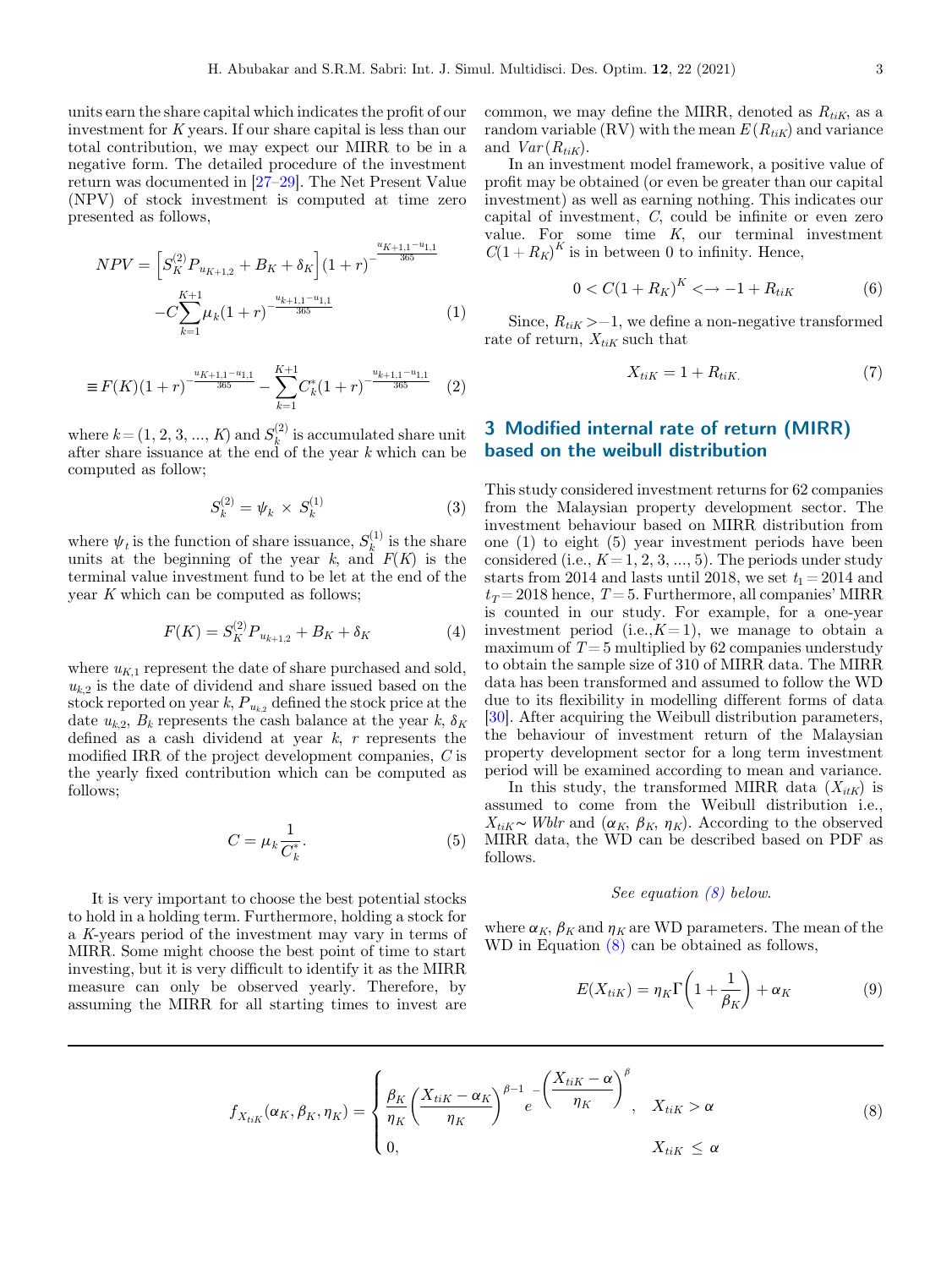<span id="page-3-0"></span>where  $\Gamma$  signifies a gamma function. The variance of the three parameters Weibull is deduced as follows.

$$
Var(X_{tik}) = \eta^2 \left[ \Gamma \left( 1 + \frac{2}{\beta_K} \right) - \Gamma^2 \left( 1 + \frac{1}{\beta_K} \right) \right] \tag{10}
$$

a higher variance would generally provide lower profitability of companies at the same point in time. If we wish to re-write the MIRR based distribution in Equation  $(8)$ , we may have the following,

$$
f_{R_{tik}}(R_{tik}; \alpha_K, \beta_K, \eta_K)
$$
  
=  $\frac{\beta_K}{\eta_K} \left( \frac{(R_{tik} + 1) - \alpha_K}{\eta_K} \right)^{\beta - 1} e^{-\left( \frac{(R_{tik} + 1) - \alpha_K}{\eta_K} \right)^{\beta}}, R_{\tau iT} > -1$   
(11)

This will also indicate that, mean and variance of Equation  $(11)$  can be re-written as in Equation  $(12)$  and  $(13)$ respectively as follows,

$$
E(R_{tik}) = \eta_K \Gamma\left(1 + \frac{1}{\beta_K}\right) + \alpha_K \tag{12}
$$

$$
Var(R_{tiK}) = \eta_K{}^2 \left[ \Gamma \left( 1 + \frac{2}{\beta_K} \right) - \Gamma^2 \left( 1 + \frac{1}{\beta_K} \right) \right] \tag{13}
$$

For a period of investment, K, the MLE of a random sample of  $x_1, x_2, x_3, ..., x_{K^*}$  size  $K^*$ , where  $K^* \in K$  has been considered. The likelihood function is presented as,

$$
L = \prod_{K=1}^{K*} \frac{\beta_K}{\eta_K} \left( \frac{(R_{tiK} + 1) - \alpha_K}{\eta_K} \right)^{\beta_K - 1} e^{-\left( \frac{(R_{tiK} + 1) - \alpha_K}{\eta_K} \right)^{\beta_K}, R_{tiK} > -1}
$$
(14)

The log-likelihood function of Equation (14) is given as follows,

$$
InL = \sum_{K=1}^{K*} \left[ \text{In}(\beta_K) + (\beta_K - 1)\text{In}((r_{tiK} + 1) - \alpha_K) - \beta_K \text{In}(\eta_K) - \left(\frac{(r_{tiK} + 1) - \alpha_K}{\eta_K}\right)^{\beta_K} \right] \tag{15}
$$

It is quite exhaustive to derive the gradient of the Weibull model in Equation (15) to attain the complicated objectives(fitness) function [[31\]](#page-8-0). To address the complication and difficulties involved in the estimation of the parameters of WD, various metaheuristics algorithm (MA) architectures are used in estimating the resulting nonlinear objective functions [\[32](#page-8-0)–[34](#page-8-0)]. MA are robust optimization and search procedure that only require computation of the likelihood (L) or log-likelihood (LL) function, but not its derivatives [[35](#page-8-0)–[37\]](#page-8-0). In this study, two parameters Weibull distribution is considered by setting the location parameter to zero  $(\alpha = 0)$ , the resulting objectives (fitness) function has been evaluated via Simulated annealing algorithm (SA) adopted in [\[31](#page-8-0)]. The results obtained have been compared with the Deferential Evolution algorithm (DE) and other existing methods. The basic concept of a simulated annealing algorithm (SA) will be presented in the following section.

#### 4 Simulated annealing algorithm (SAA)

Simulated annealing (SAA) is one of the first single-based stochastic metaheuristics optimization techniques inspired by the simulated thermodynamic process used in metallurgic for solidification studied in Statistical mechanics in which a material changes state while reducing its energy state to the lowest level (Kirkpatrick et al., 1983). This physical process occurs after the metal is removed from the heat source, when the molten material is physically rinsed, the temperatures are decreased very slowly as heat passes to the surrounding environment to crystallizes into one large crystalline lattice structure and metal becomes solid at this stage, the energy has reached its minimum level. In reaching the optimal solution, the SAA can be slow, because optimal results require a very slow lowering of the temperature with control from iteration to iteration (well organized and perfect structure). The resulting lattice structure is probably not ideal if the crystallization is too fast (imperfect structure). The benefits of SA over other metaheuristics include easy implementation, the feasibility of finding the global optimal solution even after finding a local optimal solution and satisfactory results are a guarantee with a relatively low number of iterations. The implementation of SA has been updated and extended to many mathematical and engineering domains. In this work, a robust and powerful heuristics search technique known as SA has been established for effective searching of the MLE fitness function for Weibull distribution (WD). SA is a stochastic approach designed to handle non-linear, complex and multi-dimensional global optimization problems objective function presented in minimization form as follows.

$$
f\left(\overrightarrow{\xi_{opt}}\right) = \min_{\vec{\xi}_i \in \vec{X}} f\left(\vec{\xi}\right) \tag{16}
$$

Or in maximization form, as follows.

$$
f\left(\overrightarrow{\xi_{opt}}\right) = \max_{\vec{\xi}_i \in \vec{X}} f\left(\vec{\xi}\right) \tag{17}
$$

where the variable  $\xi_i \in \lambda$  is variable to be estimated via SA. Most optimization techniques use this interpretation. The basic steps of the SA algorithm have been presented as follows.

**Step 1.** Initialize  $-$  Start with a random initial placement  $\tau_i$  according to Equation (18). Initialize a very high "temperature".  $\tau_0$  (expected global minimum for the fitness function) and a feasible trial point  $\xi^{(0)}$ .

$$
\tau_i = \xi_T^{\min} + \tau_1^*(\xi_T^{\max} - \xi_T^{\min}) \tag{18}
$$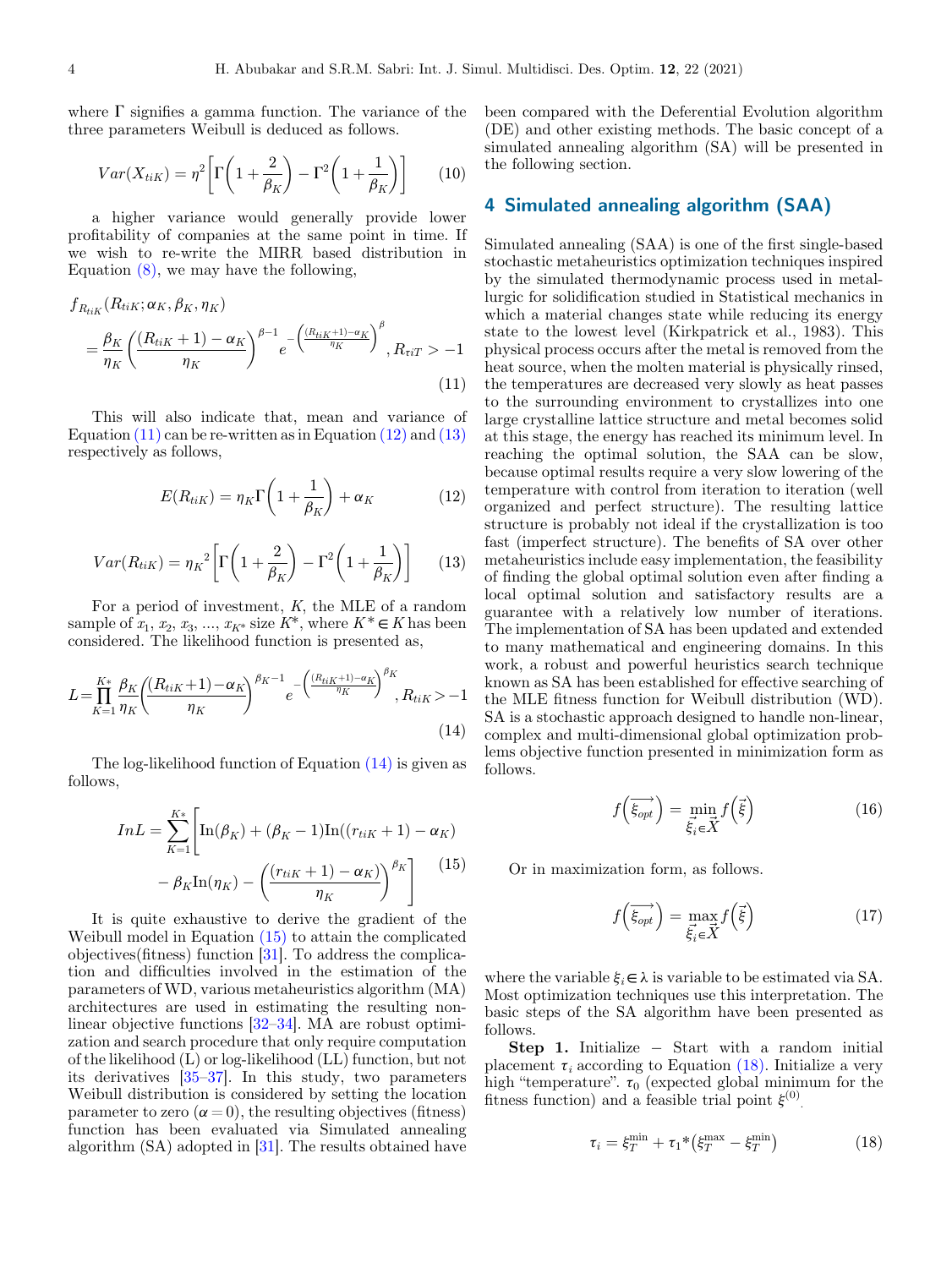<span id="page-4-0"></span>where  $\tau_T^{\text{min}}$  and  $\tau_T^{\text{max}}$  defined as the initial and final<br>temperature respectively Ndefined the number of tempertemperature respectively. N defined the number of temperatures,  $\tau_i \in [1, N]$  has been chosen based on a specific cooling schedule considered as problem-dependent.

**Step 2.** Generate a new point  $\xi^{(k)}$  randomly in a neighbourhood of the current point. If the point is infeasible, generate another random point until feasibility is satisfied (a variation of this step is explained later). Calculate the fitness function according to Equation [\(18\)](#page-3-0) and Compute the difference according to Equation (19).

$$
\Delta f = f\left(\xi^{(k)}\right) - f\left(\xi^{(0)}\right) \tag{19}
$$

**Step 3.** Select the new best point. If  $\Delta f < 0$ , in Equation (19) then take  $\xi^{(k)}$  as the new best point  $\xi^{(0)}$ , set  $f(\xi^{(k)}) = f(\xi^{(0)})$  and go to Step 4. Otherwise, calculate the probability density function as follows.

$$
p(\Delta f) = \exp\left(\frac{\Delta f}{T_K}\right) \tag{20}
$$

Generate a random number r according to Equation  $(21)$ . If  $r < p(\Delta f)$ , then take  $\xi^{(k)}$  as the new best point  $\xi^{(0)}$  and go to Step 4. Otherwise, go to Step 2.

$$
\xi^{(k)} = \begin{cases} \xi^{(k)}, & \text{if } r \in [0, 1] < p(\Delta f) \\ f(\xi^{(k)}) - f(\xi^{(0)}), & \text{otherwise,} \end{cases} \tag{21}
$$

**Step 4.** If  $k < L$ , then set  $k = k + 1$  and go to Step 2. If  $k > L$  and any of the stopping criteria is satisfied, then stop. Otherwise, go to Step 5.

**Step 5.** Set  $K = K + 1$ ,  $k = 1$ ; set  $T_K = rT_{K-1}$ ; go to Step 2.

## 5 Experimental setup for weibull parameter estimation via SAA

Transformed Modified Internal rate of return (MIRR) data of the Malaysian property(MPDS) has been employed in this experiment. The main task of this program is to estimate the optimal parameters of the Weibull distribution that best maximizes the investment return of the property development (MPDS) for a long term investment period. Implementation of parameter searching method of Weibull distribution via Maximum likelihood was conducted by incorporating Simulated annealing algorithm. The source code for Weibull parameter estimates has been implemented on the R programming language. It was executed on a personal computer (PC) with Intel® Celeron® CPU T4800@ 8.4 GHz processor with 8GB RAM running on Windows 10. The R code, Microsoft Excel package and Mathematica used for this study are available from authors on request.

### 6 Implementation of SAA on the estimation of WD parameters

To estimate the parameters of the WD, we have to maximize L (or  $\mathcal{L}$ ) using a simulated annealing approach based on the following steps;

**Step 1.** Generate an initial random solution  $\xi_0$ .

**Step 2.** Specify the values of the parameters  $\beta$ ,  $\eta$  and  $\alpha$ , say  $\beta_0$ ,  $\eta_0$  and  $\alpha_0$  respectively.

Step 3. Specify the sample size of the MIRR distribution size  $x_i \in [x_1, x_2, x_3, ..., x_N].$ 

Step 4. Fit the MIRR data based on Weibull distribution  $X_{tik} \sim \text{wblrnd}(\beta, \eta, \alpha)$ .

Step 5. Select random to initialize the temperature  $T_0 > 0$ . Set the count  $j = 0$ .

Step 6. Set the initial value of control parameters, temperature, Temp, cooling, Cool and V.

**Step 7.** Set  $\xi = \xi^* = \xi_0$  and thus, compute  $f(\xi) = f$  $(\xi^*) = f(\xi_0) = - L (\xi_0 | x).$ 

Step 8. Initial value of Weibull parameters can be searched by generating up to j sets of  $\xi = (\alpha_K, \beta_K, \eta_K)$ .

For  $j = 1, 2, ..., J$ , the best parameters,  $\xi_0$  initially searched by SAA  $\xi_0 = \xi_j \big| \max_{j=1,2,\dots,J} |[L(\alpha, \beta, \eta | X_{tik})].$ 

**Step 9.** Based on step 4, estimate the parameters  $\beta$ ,  $\eta$  and  $\alpha$  via the maximum likelihood method and Simulated an annealing algorithm in R packages.

Step 10. Compute the mean and the variance of the estimated values obtained from the N iterations for every parameter.

Step 11. Compute the RMSE and R-square statistic associated with each estimate of a vector of unknown parameters  $\xi = (\beta, \eta, \alpha) = (\hat{\beta}, \hat{\eta}, \hat{\alpha}).$ 

**Step 12.** Repeat the entire process for the sizes  $n<sub>T</sub>$  at the number of iteration  $N = 10000$ .

where,  $L(\xi_i|X_{tik})$  is the log-likelihood function in Equation [\(15\).](#page-3-0) The goal of SA is to estimate the value of the parameters that maximize the investment return in the MPDS over the investment period.

#### 7 Performance measurement

Statistics are employed to determine how closely a particular distribution is for a given ECDF that matches the associated distribution for a particular dataset [[38\]](#page-8-0). To examine whether a theoretical cumulative density function (CDF) is suitable to describe the transformed MIRR distributions data during the investment period or not, several tests are used for validating the accuracy of the predicted MIRR distribution obtained from the Weibull CDF. Finally, an optimal CDF is chosen for further evaluation of the investment return of the MPDS. The results for the goodness of the fitness test were computed using the Microsoft Excel package.

#### 8 Root mean square error (RMSE)

In this study, RMSE is employed to assess the error accumulation of the fitted distribution model based on the Weibull distribution [\[39](#page-8-0)]. The RMSE equation is presented as follows,

$$
\text{RMSE} = \sqrt{\frac{1}{n} \sum_{i=1}^{n} \left[ \left( \hat{F}(X_{tik}) - \overline{F} \right)^{2} \right]}
$$
 (22)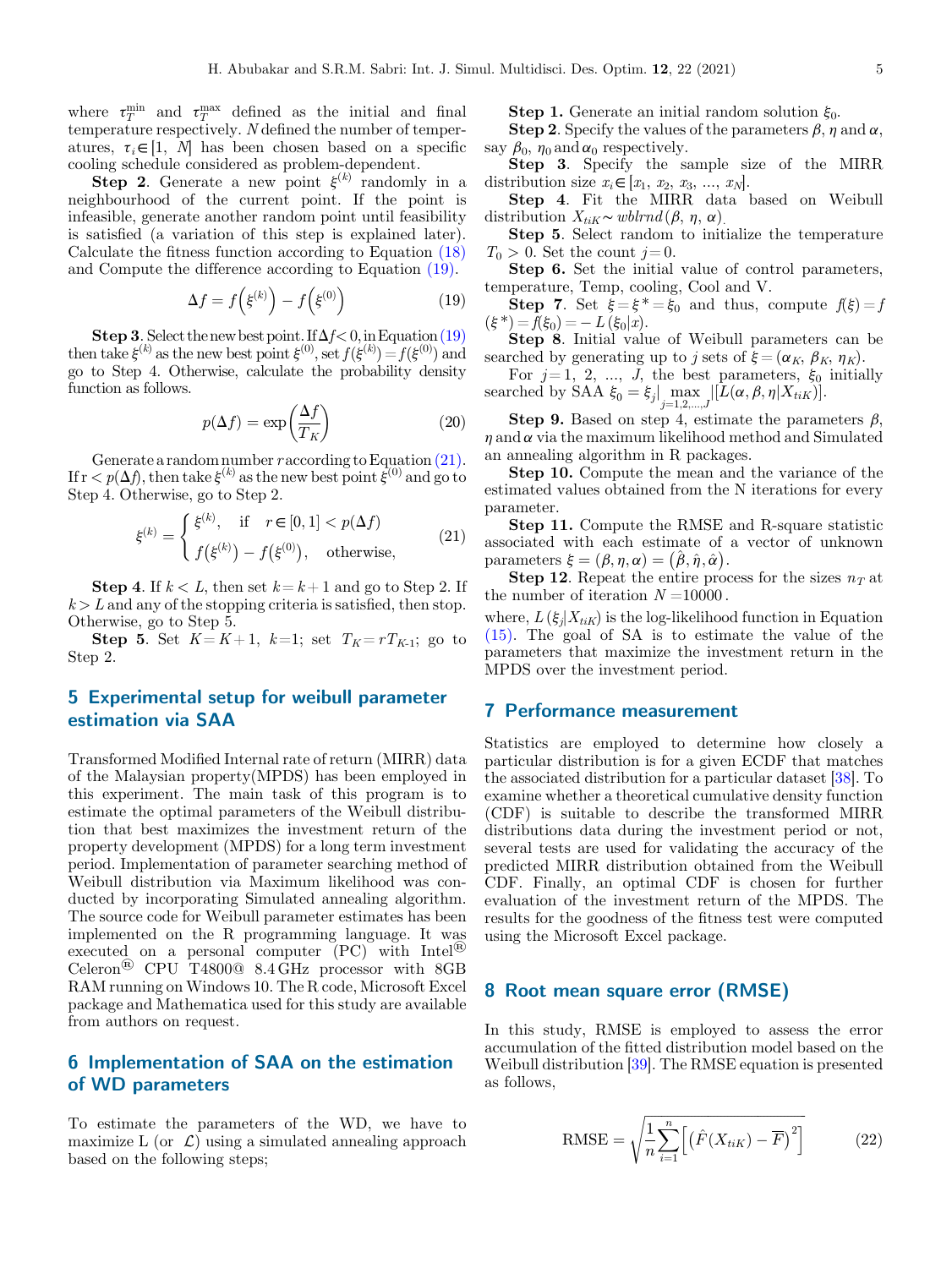<span id="page-5-0"></span>where n is defined as the number of intervals,  $\hat{F}(X_{tiK})$  is the actual fitted MIRR distribution data,  $\overline{F}$  is the predicted MIRR data using the Weibull distribution. The GOF is considered a better one when the RMSE approaches zero.

### 9 Coefficient of determination (R-Square)

The coefficient of determination is the degree of correlation between the expected and observed values, which is a quantification of the estimated transformed MIRR PDF and the encountered PDF based on the Weibull distribution in the paper. The determination  $R^2$  is described in [\[40](#page-8-0)] as follows,

$$
R^{2} = \frac{\sum_{i=1}^{n} \left[ \left( \hat{F}(X_{tik}) - \overline{F} \right)^{2} \right]}{\sum_{i=1}^{n} \left[ \left( \hat{F}(X_{tik}) - \overline{F} \right)^{2} \right] + \left[ \sum_{i=1}^{n} \left( F_{n}(X_{tik}) - \hat{F}(X_{tik}) \right)^{2} \right]}
$$
(23)

where  $n$  is defined as the number of intervals in which the MIRR is divided into,  $F(X_{tik})$  is the estimated cumulative distribution function of MIRR,  $\ddot{F}$  is the average frequency distribution of all the intervals given as follows.

$$
\overline{F} = \frac{1}{n} \sum_{i=1}^{n} \hat{F}(X_{tiK}) = \frac{1}{n} \times 1 = \frac{1}{n}
$$
 (24)

where a function  $F_n(X_{tik})$  is the empirical distribution function of the MIRR data, given as follows.

$$
F_n(X_{tik}) = \frac{1}{n} \sum_{i=1}^n g(x_{(i)} \le x)
$$
 (25)

where  $g(x_{(i)} \leq x)$  is defined as follows.

$$
g(x_{(i)} \leq x) = \begin{cases} 1, & \text{if } x_{(i)} \leq x \\ 0, & \text{otherwise} \end{cases}
$$
 (26)

where  $x_{(1)}$ ,  $x_{(2)}$ ,  $x_{(3)}$ , ...,  $x_{(n)}$  are observations in ascending order i.e.,  $x_{(1)} < x_{(2)} < x_{(3)}$ , ...,  $\lt x_{(n)}$  [\[41](#page-8-0)].

# 10 Results and discussions

The unknown parameters of the WD have been estimated via simulated annealing algorithm (SAA) and compared the results with the results estimated via Differential Evolution (DE), numerical methods (NM) and moments methods (MM). The statistical analysis in this study includes the estimated values of shapes and scales parameters, Log-likelihood value and GOF of MIRR data on WD for long term investment period (5 years). Based on the estimated parameters of the WD, the histogram of transformed MIRR data and the fitted Weibull Cumulative density function (WCDF) from 1 to 5 years investment period have been presented in Figure 1 until [Figure 5](#page-6-0)



Fig. 1. Fitted CDF of transformed MIRR on Histogram for 1 year investment period.



Fig. 2. Fitted CDF of transformed MIRR on Histogram a 2-year investment period.



Fig. 3. Fitted CDF of transformed MIRR on Histogram for a 3-year investment period.



Fig. 4. Fitted CDF of transformed MIRR on Histogram for a 4-year investment period.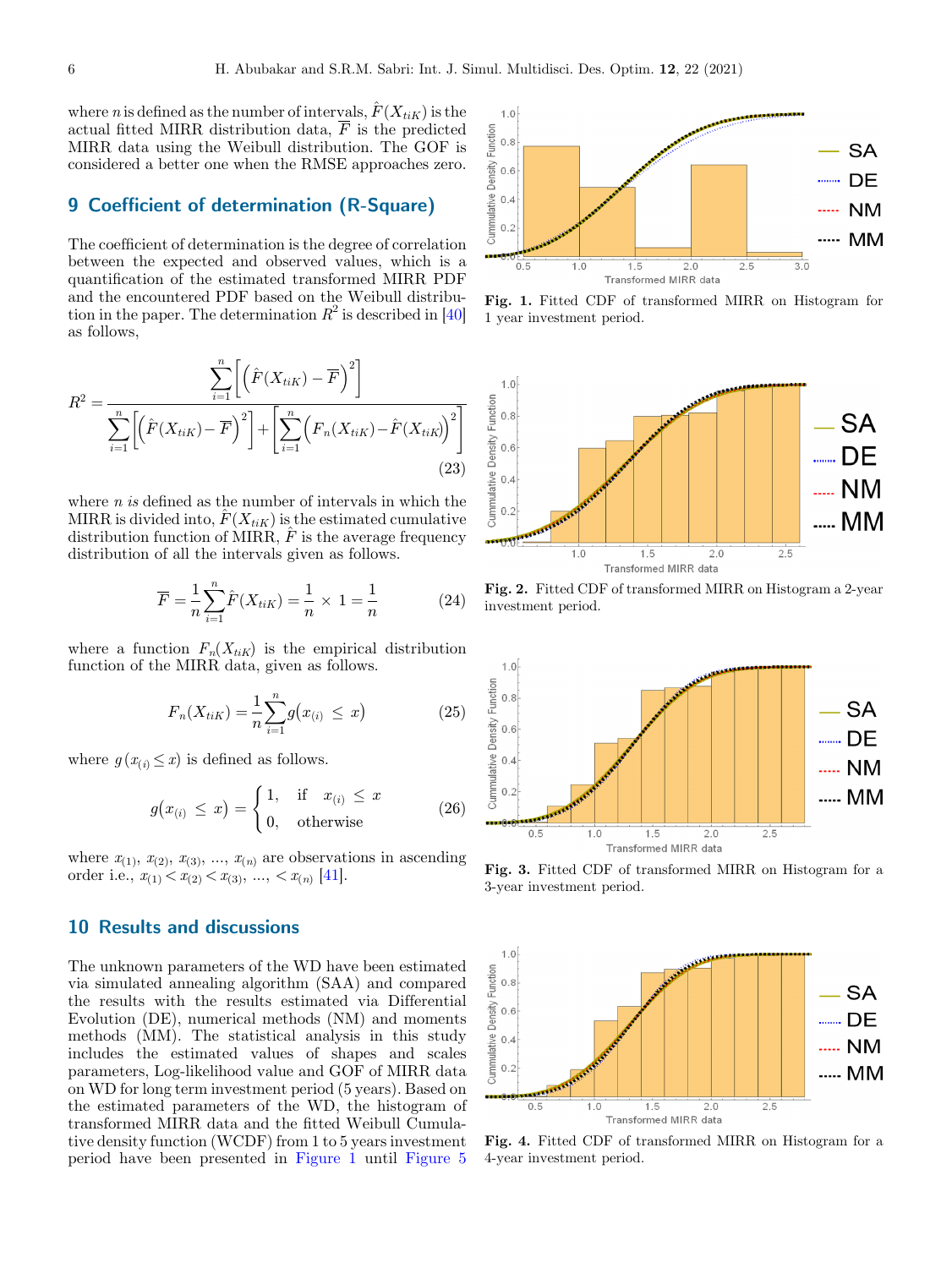<span id="page-6-0"></span>respectively. The goodness of fitness statistical measures of performance have been displayed in Figures 6 and 7. It can be observed that there are virtually no differences between the estimates obtained by all the estimation methods. This revealed that SAA has good agreement with the existing methods. The graphs of the fitted Weibull models to the MIRR data revealed that the distribution is a poor fit for a short time investment period. On the other hand, the graphs for the WD appear to fit the MIRR data as the investment period increases with the increases in stock size. The results showed that the WD was a good fit for the long term investment period. The Weibull CDFs are a wellfitted distribution model for MIRR data for the Malaysian property development sector (MPDS) for the long-term investment period.

#### 11 Analysis of the findings

The performance analysis of the investment return of the MPDS has been examined based on their MIRR data on the assumption of the Weibull distribution model. Figures 6 and 7 have displayed the performance of different estimation methods in terms of the RMSE and  $R$  -Square as the goodness-of-fit (GOF) statistics for the stock size from 62, up to 310. The result of the GOF statistics revealed that estimation methods employed in this study performed well with the coefficient of determination much closer to 1. On the other hand, the RMSE are closer to zero in all cases, which indicate that the estimation methods performed within the same limit. The results displayed in [Figures 1,](#page-5-0) [2](#page-5-0), [3](#page-5-0), [4](#page-5-0) and 5 have been supported by the lower RMSE and high R-square. This reveals that there are virtually no differences between the estimated values obtained via SAA, DE, NM and MM. This is not surprising because the objective function in all cases is the loglikelihood function. The difference in these methods being only in the way the objective function is maximized; one is through differentiation and the other by optimization. The numerical method (NM) and moment methods (MM) revealed better performance when stock size (SS) is small. The Estimates obtained are consistently better as the complexity increases, that is sample size increases. The main estimation theory states unequivocally that the larger the SS, the better the estimate [[42\]](#page-8-0). However, as the SS grows or more parameters are involved, the fitness function (likelihood function) to optimize becomes more difficult. As a result, deciding on sample size (SS) is a matter of compromise. More accurate the maximum likelihood estimation and the accuracy will increase with the samples increase [[43\]](#page-8-0). The results of the RMSE and R-square in Figures 6 and 7 confirmed this claimed. The Weibull model has been accepted in all cases considered by the methods of estimation used in computing the parameter values. A closer look at Figure 6 was the RMSE which revealed that MM and SA displayed the smallest errors. It will be difficult to observe the R-square behaviour for all the estimation methods in terms of better performance. However, it is quite clear that they display similar behaviour for all performance metrics used. This again indicates that the WD is a better fit for the MIRR data of



Fig. 5. Fitted CDF of transformed MIRR on Histogram for a 5-year investment period.



Fig. 6. Comparing RMSE of SA with other Weibull distribution estimation methods.



Fig. 7. Comparing R-Square of SA with other Weibull distribution estimation methods.

the MPDS. All estimation methods displayed similar trends based on the GOF to MIRR data.

Reports on the MIRR distribution analysis using the Weibull distribution produced objective performance measures. The Weibull analysis formulates the best applicable investment behaviour to reduce risk in the MPDS. Also, by using a probabilistic Weibull plot, it's possible to predict or forecast the behaviour of risk involved in the company and to plan a particular action to minimize the risk. If the MIRR data does describe a straight line it generally means, there is a steady rate of return in the investment. Now, if the slope of the fitted line is greater than one, it indicates an increase in a monotonic decrease in the investment return over time. The analysis considers the slope of the line (if straight) and gleans a few trends about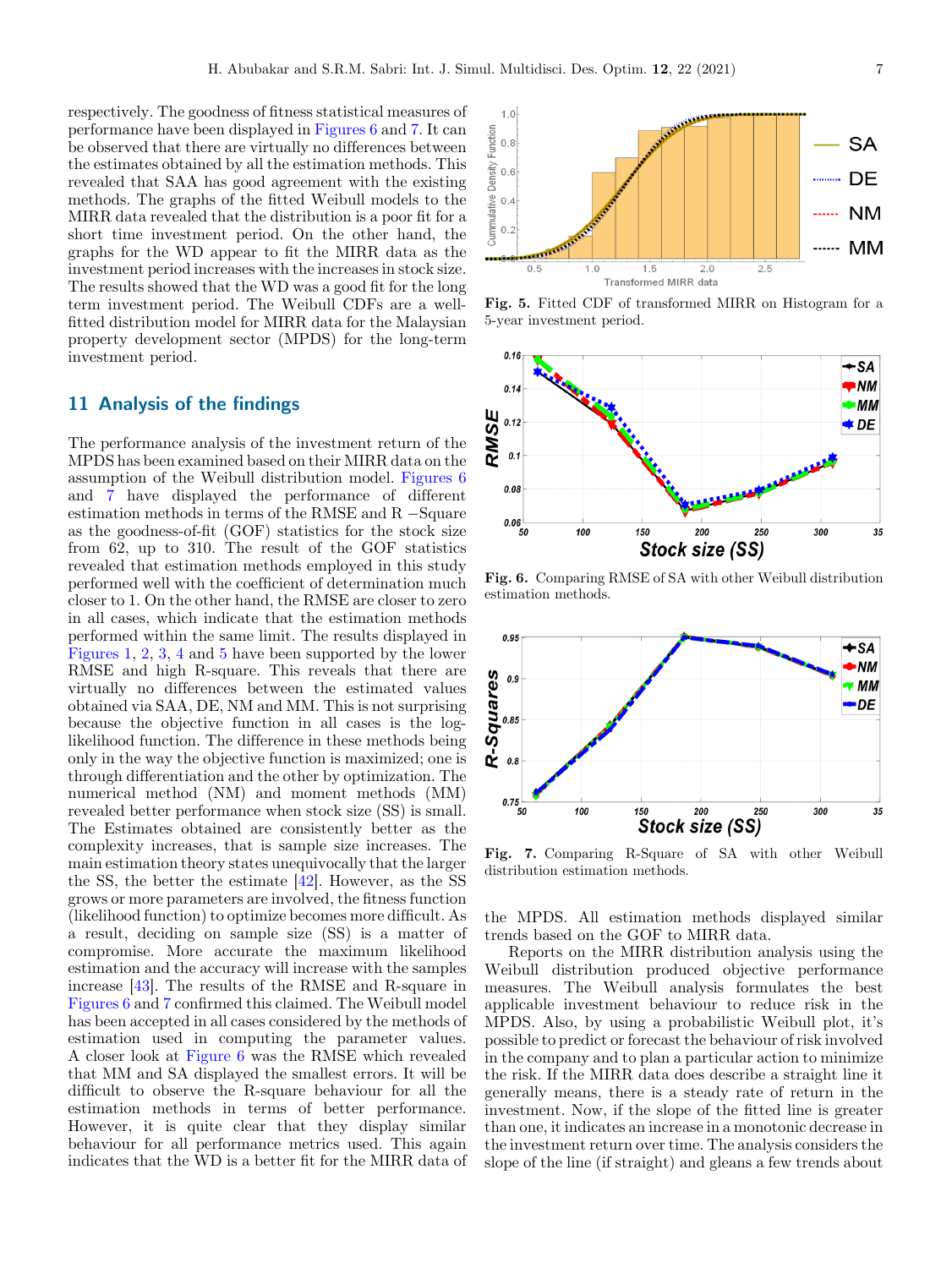<span id="page-7-0"></span>investment behaviour. Detailed risk analysis reveals the impacts of a short time or long-time investment period, yet the longer the investment period, the less risk on the investment. This revealed that purchasing these companies shares may have a lower return for a short term period. This situation characterizes a risky investment. One of the objectives is to maximize the likelihood of the transformed MIRR. The longer the investment period, the high the return of the investment for this sector. To construct distributions, such an analysis can be generalized to other datasets. This was supported by the magnitudes of the RMSE and the R-square, which were very close. The Weibull distribution model gives an adequate representation of the MIRR data for the MPDS.

#### 12 Conclusions

In this study, an investment modelling technique has been successfully presented on the assumption of Weibull distribution in fitting the modified internal rate of return. (MIRR) data of the MPDS. The data have allowed determining the distribution of MIRR from short time to long term investment period (1–5 years). The Weibull distribution parameters have been evaluated by a set of indicators defined from the MIRR distribution data. The capability of SA incorporated with the MLE in estimating two parameters Weibull distribution has been highlighted. The result obtained explored the effectiveness of the SAA in estimating the parameters of the Weibull distribution (WD) based on a real data set. We believe that using SA becomes more meaningful when the likelihood surface is more rugged (and has more dimensions) than the usual distributions. This study will be extended to three parameters Weibull distribution and extended Weibull distribution using a simulated annealing algorithm to investigate the investment behaviour of MPDS based on the transformed MIRR data for the long-term investment period. Furthermore, Weibull distribution will be modified and or extended to accommodate the growth rate arising from the financial data such as investment growth and insurance claim growth. Extension from our study, the different classes of statistical distribution can be adopted such as Gamma distribution, lognormal distribution, Tukey-Lambda Distribution, Rayleigh distribution etc to investigate the fit to MIRR data. These works are currently in progress and will be reported in a future article.

### **References**

- 1. A. Marchioni, C.A. Magni, Investment decisions and sensitivity analysis: NPV-consistency of rates of return, Eur. J. Oper. Res. 268, 361–372 (2018)
- 2. H. Markowitz, Portfolio selection, J. Finance 7, 77–91 (1952)
- 3. H.M. Fabozzi, F.J. Gupta, F. Markowitz, The legacy of modern portfolio theory, J. Invest. 11, 7–22 (2002)
- 4. A.T. De Almeida-filho, D. Ferreira, D.L. Silva, Financial modelling with multiple criteria decision making: A systematic literature review, J. Oper. Res. Soc. 0, 1–19 (2020)
- 5. M. Brabazon, A. O'Neill, Biologically inspired algorithms for financial modelling, Springer Sci. Bus. Media. (2006)
- 6. A.G. Merikas, A.A. Merika, G. Koutroubousis, Modelling the investment decision of the entrepreneur in the tanker sector: Choosing between a second-hand vessel and a newly built one, 8839 (2010), doi: [10.1080/03088830802352053](https://doi.org/10.1080/03088830802352053)
- 7. A.K.M. Sherif Mohamed, Modelling project investment decisions under uncertaintyusing possibility theory, Int. J. Proj. Manag. 19, 231–241 (2001)
- 8. G.E. Tiao, G.C. Box, Modeling multiple time series with applications, J. Am. Stat. Assoc. 76, 802–816 (1981)
- 9. W.S. Chan, Stochastic investment modelling: a multiple time-series approach, Br. Actuar. J. 1, 545–591 (2002)
- 10. A.V. Rutkauskas, A. Miečinskiene, V. Stasytyte, Investment decisions modelling along sustainable development concept on financial markets, Technol. Econ. Dev. Econ. 14, 417–427 (2008)
- 11. N.M. Ralevi, The performance of the investment return prediction models: Theory and Evidence 44006 (September 2014), doi: [10.1109/SISY.2014.6923590](https://doi.org/10.1109/SISY.2014.6923590)
- 12. L.W. Aarssen, L. Crimi, Legacy, leisure and the 'work hardplay hard' hypothesis, The Open Psychology Journal, Need for structure: Adaptive and non-adaptive functions, Chinese J. Clin. Psychol. (2016)
- 13. L. Seliutina, M. Egorova, K. Bulgakova, Modelling of investment processes in the sphere of social house building, in: International Conference On Innovations In Science And Education, 2017, pp. 67–72
- 14. J.M. Sarabia, F. Prieto, V. Jordá, S. Sperlich, A note on combining machine learning with statistical modeling for financial data analysis 2005, 1–14 (2020), doi: [10.3390/](https://doi.org/10.3390/risks8020032) [risks8020032](https://doi.org/10.3390/risks8020032)
- 15. Y. Hala, M.W. Abdullah, W. Andayani, G.B. Ilyas, M. Akob, The financial behavior of investment decision making between real and financial assets sectors, J. Asian Financ. Econ. Bus 7, 635–645 (2020)
- 16. A.G. Yankovoy, N.V. Melnik, Modified internal rate of return of the investment project, J. Appl. Manag. Investments 1, 502–508 (2012)
- 17. Z. Wang, R.T. Daigler, The performance of VIX option pricing models: Empirical evidence beyond simulation, J. Futur. Mark. (2011), doi: [10.1002/fut.20466](https://doi.org/10.1002/fut.20466)
- 18. X. Wang, M. Zhang, J. Zhu, S. Geng, Spectral prediction of Phytophthora infestans infection on tomatoes using artificial neural network (ANN), Int. J. Remote Sens. (2008), doi: [10.1080/01431160701281007](https://doi.org/10.1080/01431160701281007)
- 19. Y. Hendrawan, D.F. Al Riza, Machine vision optimization using nature-inspired algorithms to model Sunagoke moss water status, Int. J. Adv. Sci. Eng. Inf. Technol. 6, 45–57 (2016)
- 20. I. Bavarsad Salehpoor, S. Molla-Alizadeh-Zavardehi, A constrained portfolio selection model at considering risk-adjusted measure by using hybrid meta-heuristic algorithms, Appl. Soft Comput. J. (2019), doi: [10.1016/j.](https://doi.org/10.1016/j.asoc.2018.11.011) [asoc.2018.11.011](https://doi.org/10.1016/j.asoc.2018.11.011)
- 21. M.L. Erana-Diaz, M.A. Cruz-Chavez, R. Rivera-Lopez, B. Martinez-Bahena, E.Y. Avila-Melgar, M. Heriberto Cruz-Rosales, Optimization for risk decision-making through simulated annealing, IEEE Access 8, 117063–117079 (2020)
- 22. M.Y.A. Christian, S. Victor, Comparison between the probability distribution of returns in the Heston model and empirical data for stock indexes, Phys. A Stat. Mech. Appl. 324, 303–310 (2003)
- 23. M. Muscettola, Probability of efficiency: Statistical implications that lead firms to achieve a minimal and sufficient